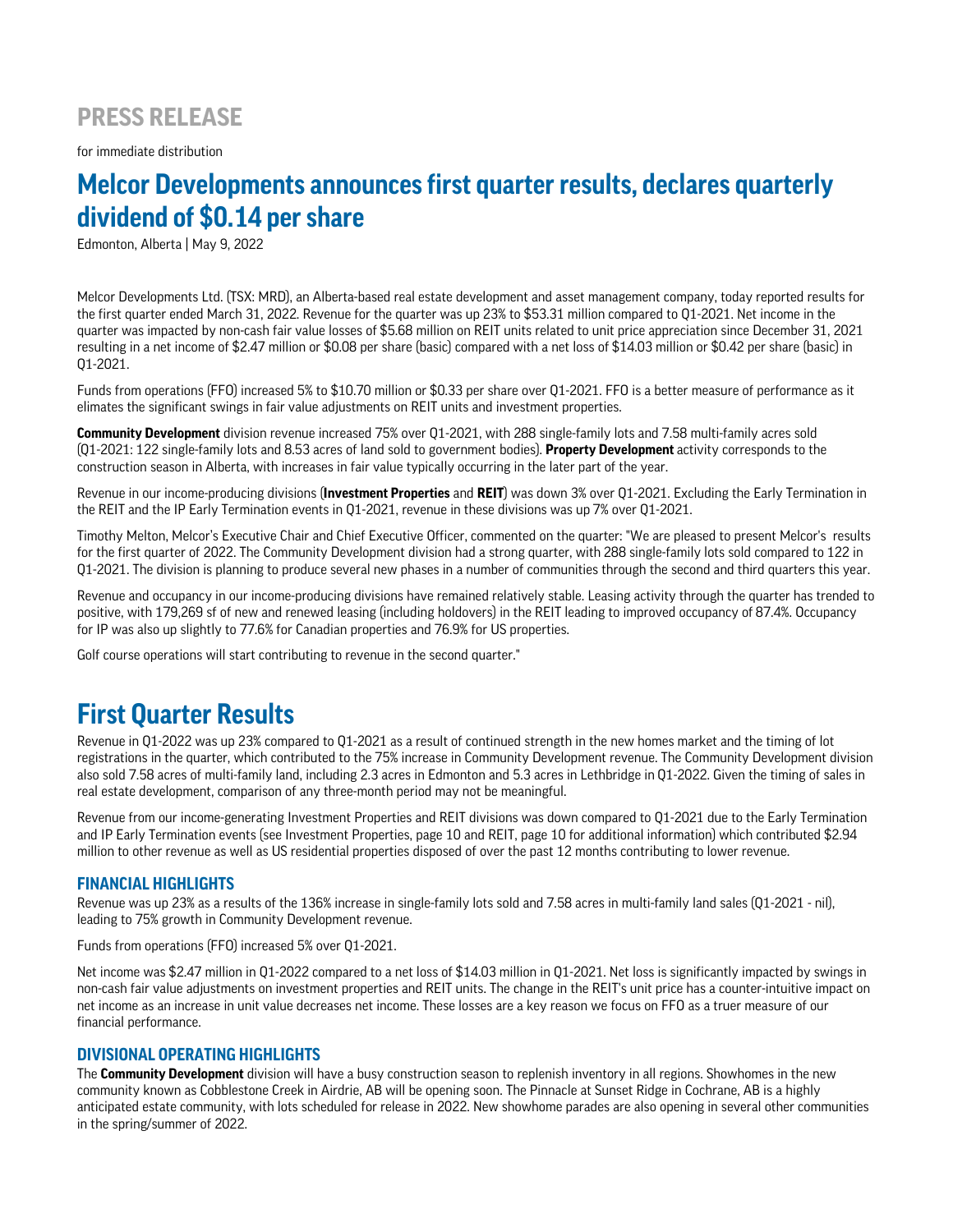Sales activity remains healthy in our Canadian markets, including satellite communities such as St. Albert, Spruce Grove, Airdrie and Cochrane. Year-to-date, we sold 288 single-family lots compared to 122 last year. We continue to move new communities and additional phases in existing neighbourhoods through the municipal approval process.

The **Property Development** team has 6,913 sf in 1 project (Jensen Lakes Crossing) currently under construction, with no transfers in 2022 to date. A further 23,247 sf is complete and awaiting lease-up and transfer in 2 projects: Woodbend Market and Chestermere Station. Construction and leasing activity resulted in fair value gains of \$0.33 million.

Revenue in our income-producing divisions (**Investment Properties** and **REIT**) was down 3% in the quarter. This decrease is a result of the Early Termination and IP Early Termination events which both occurred in Q1-2021, coupled with reduced revenue from our US properties as 11 residential units were sold in Q2 and Q3-2021. These reductions to revenue were partially offset by increased occupancy in both Canada and the US.

Our **Recreational Properties** are now open. Black Mountain opened on March 30, 2022. Our other courses opened subsequent to the quarter, on April 22 for courses managed by Melcor and April 29 for the course managed by a third party.

## **RETURNING VALUE**

We continue to return value to our shareholders and unitholders:

- We paid a quarterly dividend of \$0.14 per share in Q1-2022.
- On May 9, 2022 we declared a quarterly dividend of \$0.14 per share, payable on June 30, 2022 to shareholders of record on June 15, 2022. The dividend is an eligible dividend for Canadian tax purposes.
- The REIT increased monthly distributions by 14% to \$0.04 per unit compared to Q1-2021.
- The REIT also declared the following distributions for periods subsequent to the quarter:

| <b>Month</b> | <b>Record Date</b> | <b>Distribution Date</b> | ' Distribution Amount . |
|--------------|--------------------|--------------------------|-------------------------|
| April 2022   | April 29, 2022     | May 16, 2022             | \$0.04 per Unit         |
| May 2022     | May 31, 2022       | June 15, 2022            | \$0.04 per Unit         |

## **Selected Highlights**

| (\$000s except as noted)                          | <b>Three months ended</b> |            |           |
|---------------------------------------------------|---------------------------|------------|-----------|
|                                                   | 31-Mar-22                 | 31-Mar-21  | Change    |
| Revenue                                           | 53,306                    | 43,270     | 23.2 %    |
| Gross margin $(\%)$ <sup>1</sup>                  | 47.2 %                    | 52.2 %     | $(9.6)$ % |
| Net income                                        | 2,470                     | (14,033)   | 117.6 %   |
| Net margin $(\%)$ <sup>1</sup>                    | 4.6 %                     | $(32.4)\%$ | 114.2 %   |
| Funds from operations (FFO) <sup>2</sup>          | 10,697                    | 10,174     | 5.1%      |
| Per Share Data (\$)                               |                           |            |           |
| Basic earnings                                    | 0.08                      | (0.42)     | 119.0 %   |
| Diluted earnings                                  | 0.07                      | (0.42)     | 116.7%    |
| Funds from operations <sup>3</sup>                | 0.33                      | 0.31       | 6.5%      |
| <b>Dividends</b>                                  | 0.14                      | 0.10       | 40.0 %    |
| As at (\$000s except share and per share amounts) | 31-Mar-22                 | 31-Dec-21  | Change    |
| Total assets                                      | 2,114,888                 | 2,113,927  | $-$ %     |
| Shareholders' equity                              | 1,110,053                 | 1,116,469  | $(0.6)$ % |
| Total shares outstanding                          | 32,832,559                | 32,961,015 | $(0.4)$ % |
| Per Share Data (\$)                               |                           |            |           |
| Book value <sup>3</sup>                           | 33.81                     | 33.87      | $(0.2)$ % |

*1. Supplementary financial measure. Refer to the Non-GAAP and Non-Standard Measures section for further information.*

*2. Non-GAAP financial measure. Refer to the Non-GAAP and Non-Standard Measures section for further information.*

*3. Non-GAAP financial ratio. Refer to the Non-GAAP and Non-Standard Measures section for further information.*

#### **MD&A and Financial Statements**

Information included in this press release is a summary of results. This press release should be read in conjunction with Melcor's consolidated financial statements and management's discussion and analysis for the three months ended March 31, 2022, which can be found on the company's website at www.Melcor.ca or on SEDAR (www.sedar.com).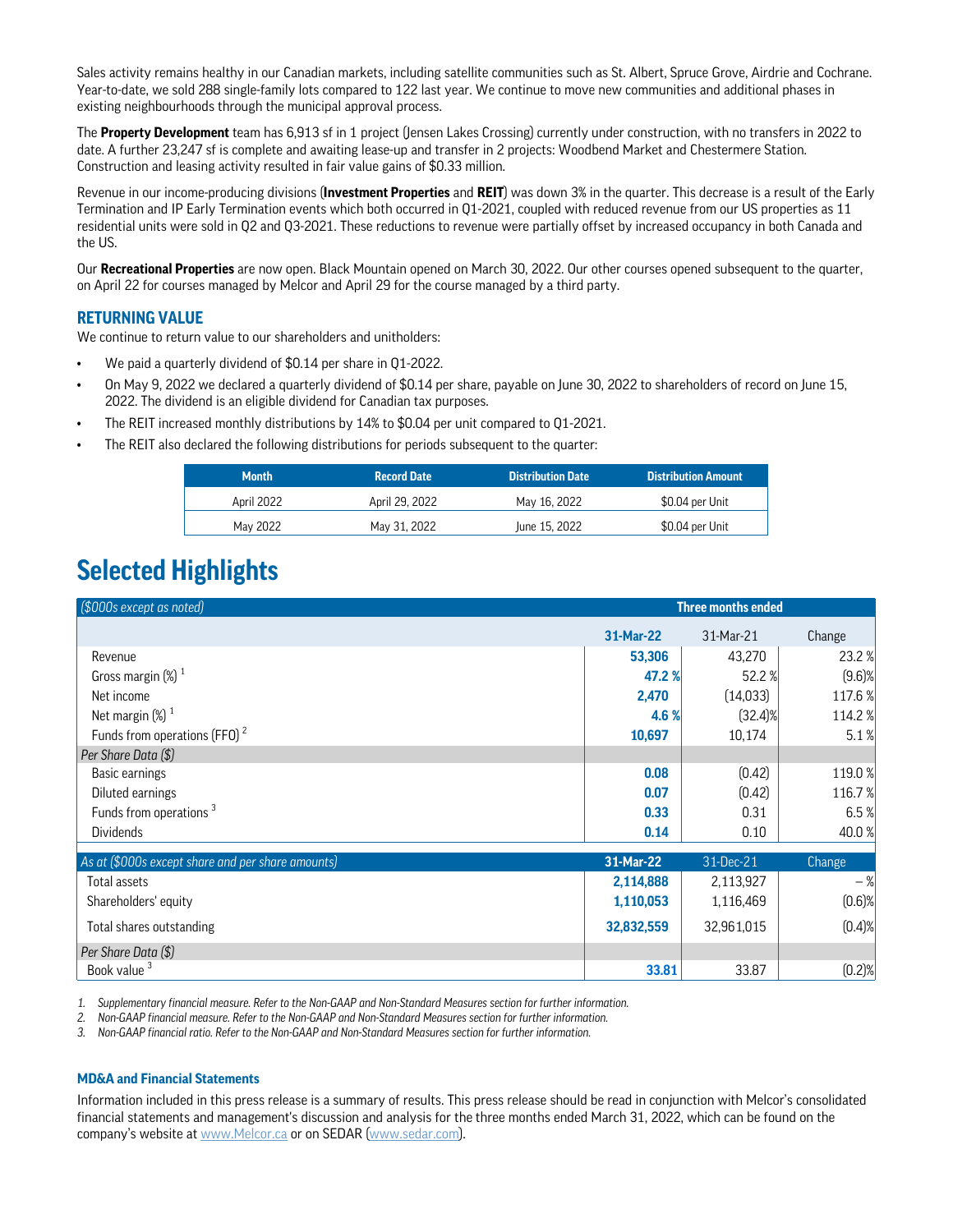#### **Non-GAAP & Non-Standard Measures**

FFO is a key measures of performance used by real estate operating companies; however, that is not defined by International Financial Reporting Standards ("IFRS"), do not have standard meanings and may not be comparable with other industries or income trusts. This non-IFRS measures are more fully defined and discussed in the Melcor's management discussion and analysis for the period ended March 31, 2022, which is available on SEDAR at www.sedar.com.

Funds from operations (FFO): FFO is a non<sup>\*</sup>GAAP financial measure and is defined as net income in accordance with IFRS, excluding (i) fair value adjustments on investment properties; (ii) gains (or losses) from sales of investment properties; (iii) amortization of tenant incentives; (iv) fair value adjustments, interest expense and other effects of redeemable units classified as liabilities; (v) acquisition costs expensed as a result of the purchase of a property being accounted for as a business combination; (vi) adjustment for amortization of deferred financing fees, which is included in non-cash financing costs and (vii) fair value adjustment on derivative instrument, after adjustments for equity accounted entities, joint ventures and non-controlling interests calculated to reflect FFO on the same basis as consolidated properties. See tables below for reconciliation of FFO:

## **Consolidated**

| (\$000s)                                       | Three months ended |           |
|------------------------------------------------|--------------------|-----------|
|                                                | 31-Mar-22          | 31-Mar-21 |
| Net income (loss) for the period               |                    | (14,033)  |
| Amortization of operating lease incentives     | 1,407              | 2,011     |
| Fair value adjustment on investment properties | 2,522              | (976)     |
| Depreciation on property and equipment         | 156                | 178       |
| Stock based compensation expense               | 117                | 266       |
| Non-cash finance costs                         | (1, 472)           | 1,274     |
| Gain on sale of asset                          |                    | (4)       |
| Deferred income taxes                          | (181)              | (184)     |
| Fair value adjustment on REIT units            | 5,678              | 21,642    |
| <b>FFO</b>                                     | 10,697             | 10,174    |

### **Investment Properties**

| Three months ended                             |           |           |
|------------------------------------------------|-----------|-----------|
|                                                | 31-Mar-22 | 31-Mar-21 |
| <b>Segment Earnings</b>                        | 5,112     | 6,666     |
| Fair value adjustment on investment properties | 218       | (466)     |
| Amortization of operating lease incentives     | 365       | 515       |
| <b>Divisional FFO</b>                          | 5,695     | 6,715     |

### **REIT**

| (\$000s)                                       | <b>Three months ended</b> |           |
|------------------------------------------------|---------------------------|-----------|
|                                                | 31-Mar-22                 | 31-Mar-21 |
| <b>Segment Earnings</b>                        | 6,513                     | 10,395    |
| Fair value adjustment on investment properties | 3,662                     | 401       |
| Amortization of operating lease incentives     | 901                       | 915       |
| <b>Divisional FFO</b>                          | 11,076                    | 11,711    |

**Gross margin (%):** Gross margin percent is a supplementary financial measure that indicates the relative efficiency with which we earn revenue. This ratio is calculated by dividing gross profit by revenue.

**Net margin (%):** Net margin percent is a supplementary financial measure that indicates the relative efficiency with which we earn income. This ratio is calculated by dividing net income by revenue.

**Book value per share:** Book value per share is a non-GAAP financial ratio and is calculated as shareholders' equity over number of common shares outstanding.

#### **About Melcor Developments Ltd.**

Melcor is a diversified real estate development and asset management company that transforms real estate from raw land through to highquality finished product in both residential and commercial built form. Melcor develops and manages mixed-use residential communities,